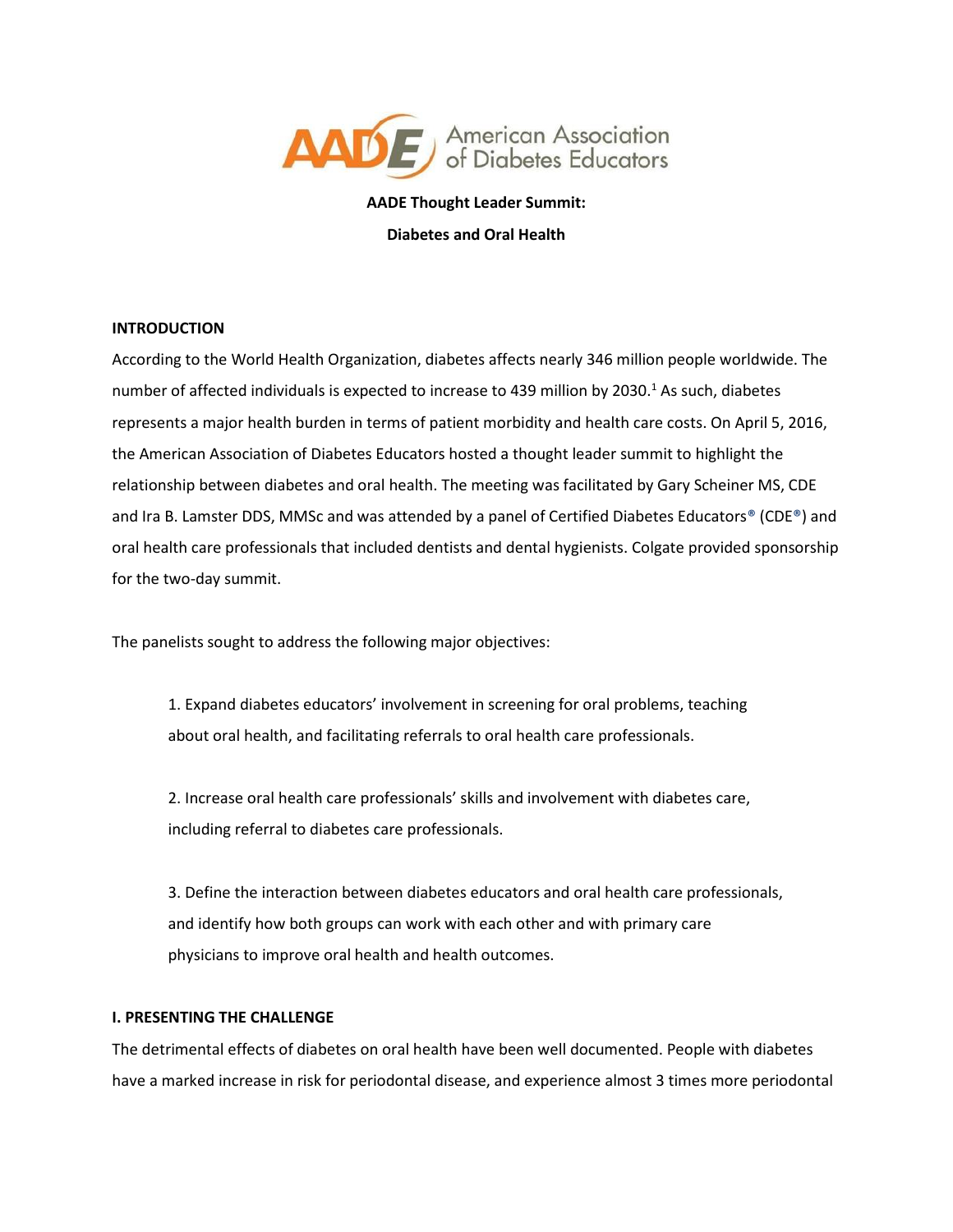pathology than their non-diabetic counterparts. In fact, diabetes is the only recognized systemic risk factor for periodontal disease. In turn, periodontal disease has been proposed as a sixth clinical complication of diabetes.<sup>2</sup> Additionally, tooth loss is up to 2 times more frequent in people with diabetes than people who do not have diabetes. $3$ 

Periodontal disease is related to an increased inflammatory response secondary to infection of the gingival margin and subgingival space. It is characterized by alveolar bone loss, abscess formation, tooth mobility, and eventual tooth loss. People with diabetes demonstrate a number of diabetes-related oral manifestations. In addition to a greater prevalence of periodontitis, oral findings include dental caries, specifically root caries, which is related to gingival recession and root exposure. Other oral manifestations include altered taste and neurosensory disorders, xerostomia, and benign parotid hypertrophy. Patients can present with burning mouth syndrome, either related to neuropathy or *Candida* infection.<sup>4</sup> Pediatric patients have been noted to have altered tooth eruption. Finally, poor glycemic control can increase complication rates associated with dental implants.<sup>5</sup>

The relationship between diabetes and oral health is felt to be bi-directional. Studies have shown a correlation between periodontal disease and poor metabolic control.<sup>6</sup> Further, clinical trials have demonstrated a decrease in hemoglobin A1c after mechanical periodontal therapy.<sup>7</sup> Additional systemic complications of diabetes that are associated with periodontitis include kidney disease<sup>8</sup>, cardiovascular disease, and death from cardiorenal causes.<sup>9</sup>

Because diabetes and periodontitis are chronic illnesses that can detrimentally affect the other, appropriate patient screening, education, and management are vital.

# **II. CARE OF PEOPLE WITH DIABETES IN THE US**

Diabetes is a chronic and progressive systemic disease with the potential for significant morbidity and mortality. People with diabetes often encounter numerous health care providers including, but not limited to, primary care physicians or endocrinologists, nephrologists, dentists, podiatrists, ophthalmologists or optometrists, nurses, and dietitians. Diabetes educators are an integral part of the diabetes care team.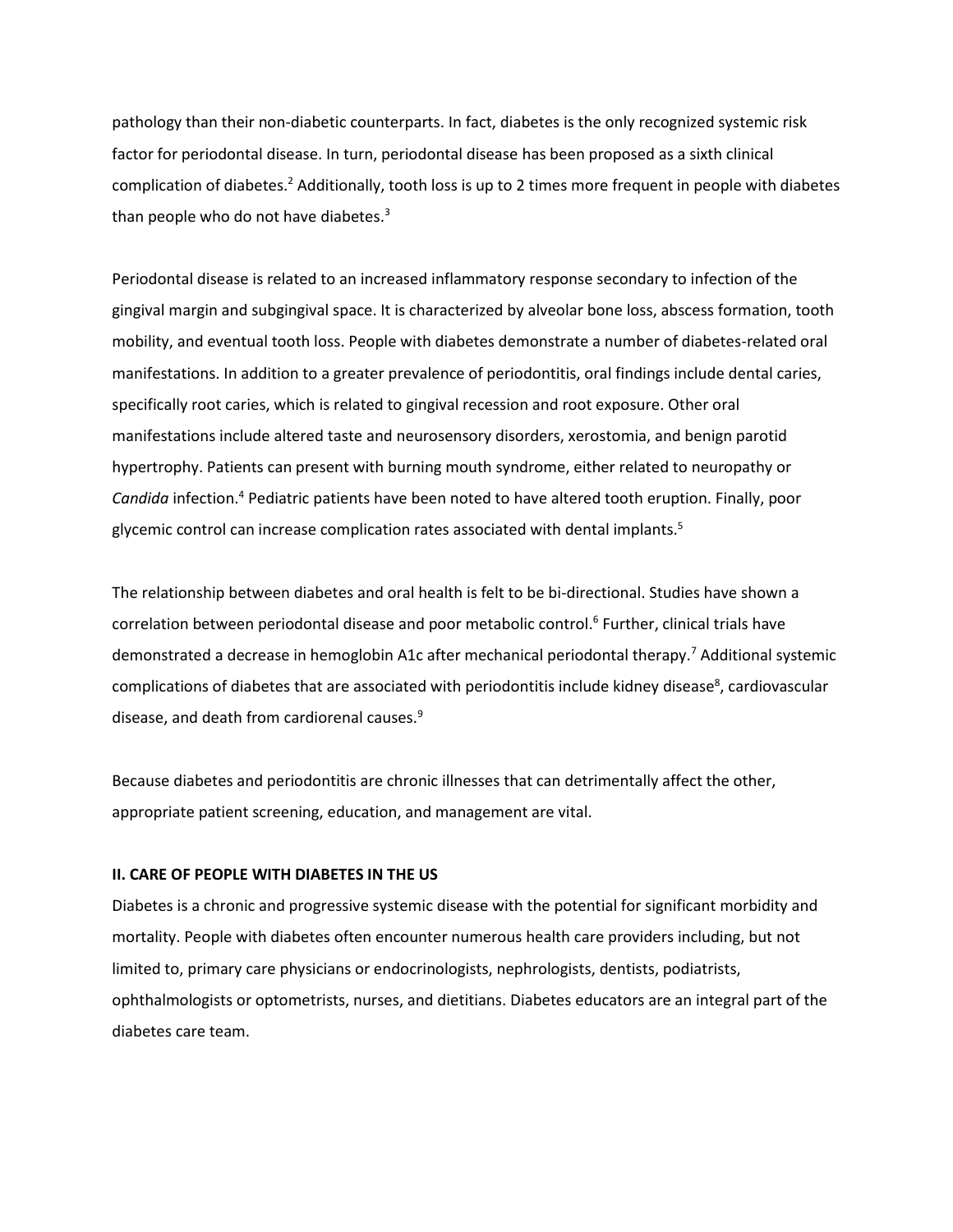The complexity and broad reaching effects of the disease often leave patients feeling overwhelmed. Additionally, in contrast to people with Type 1 diabetes, individuals with Type 2 diabetes often do not recognize the progressive nature of their disease, which can lead to feelings of guilt and failure when the disease advances despite attempted lifestyle and medical interventions.

Management of diabetes involves collaboration between a variety of health care professionals. It is important for health care providers to be alert to the broad range of symptoms through which diabetes manifests itself. For instance, an oral health care professional may be the first health care professional to alert the patient to findings that may suggest undiagnosed or poorly controlled diabetes.

# **III. THE DIABETES EDUCATOR'S ROLE IN MANAGING ORAL HEALTH**

# **IN PEOPLE WITH DIABETES**

Diabetes educators can provide a variety of resources, education, and support to people with diabetes. Often playing a central role in diabetes care, diabetes educators act as the liaison between their patients and other health care providers.

# **Training**

Diabetes educators are health care professionals – primarily nurses, dietitians, and pharmacists. Though not every diabetes educator is certified, approximately 86% of professionals in this group have earned the designation of Certified Diabetes Educator® (CDE®). Earning a CDE® requires at least 2 years of professional experience, a minimum of 1000 hours in direct diabetes teaching experience, and successful completion of an exam administered by the National Certification Board for Diabetes Educators.

Though less frequently achieved, individuals with a master's level or higher degree can earn board certification in Advanced Diabetes Management (BC-ADM) through AADE.

# Patient Screening and Assessment

Diabetes educators seek to assess the patient's understanding of diabetes as well as identify risk factors for poor control or complications. Educators may review blood glucose logs and attendance at scheduled provider visits, screen for lipodystrophies, or perform basic foot exams. Assessing the patient is a critical first step in providing appropriate patient education and management. In the case of oral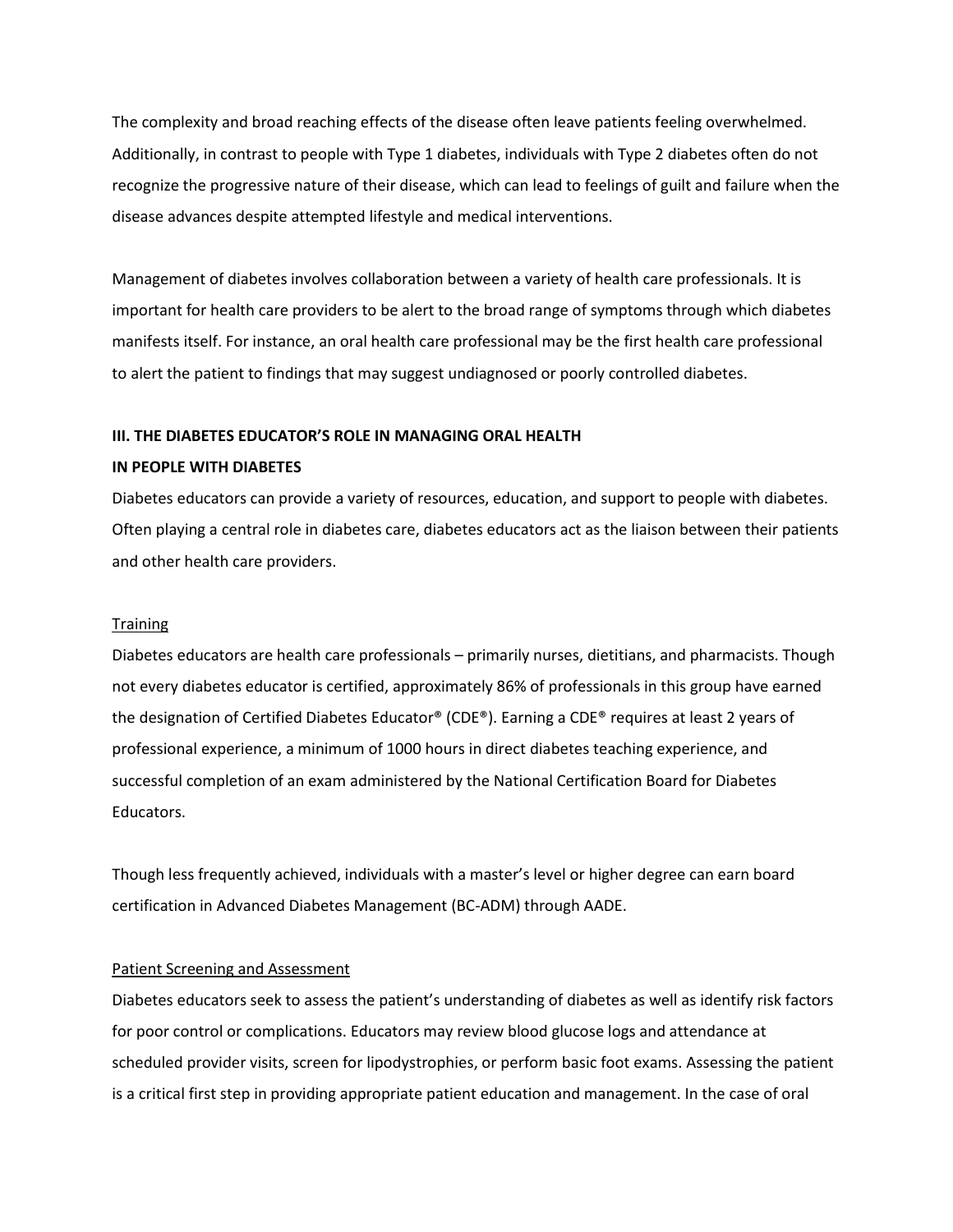health, inquiring whether the patient has had a dental exam within the last six months or has a history of periodontal disease can begin the process.<sup>10</sup> Additional information can be gleaned by simply observing the patient and assessing for missing teeth or inflamed gingival tissue. Educators can also inquire about available insurance as many patients may not be aware of their insurance-provided dental benefits. Of those patients with dental benefits, patients may have limited coverage or may not appropriately utilize their covered services.

# Patient Education

The focus of diabetes educators is to provide patients with tools and resources to better understand and manage their disease. Valuable education given in this setting may not be readily available in the primary health care provider setting due to time constraints and the unique expertise required. Patients are frequently unaware of the various manifestations of their disease. Educators have the ability to tailor education to the patient's specific needs and coach them in the skills needed to be able to selfmanage their diabetes and its comorbidities. Examples may include instruction regarding administration of insulin injections, how to use an insulin pump to manage diabetes, or setting individualized nutrition and lifestyle goals. Educators can also determine a patient's barriers to successful diabetes management and provide solutions that enhance successful patient outcomes. For instance, educators may inquire about economic hardship that impairs a patient's access to quality nutrition or they may assess for vision challenges that result in difficulty administering the appropriate insulin dose. Educators can help patients move beyond feelings of guilt or associated depression to allow them to take ownership of their disease and become part of the decision-making process.

Another vital role of diabetes educators is alerting patients to the possibility of comorbidities the patient may have not considered to be related to their diabetes. People with diabetes are often aware of the importance of podiatric and ophthalmic screening, but many do not realize the bi-directional relationship of oral health and diabetes. Patients may be unaware of the role of diet in the prevention of tooth loss.<sup>11</sup> The role of educators is not only to increase patients' self-management and knowledge, but to facilitate appropriate referrals and, in some cases, suggest treatment plans to maximize the patient's health.

Health care providers (including primary care physicians and endocrinologists) may not be aware of or appreciate the value of diabetes educators. Statistics indicate the utilization of the diabetes self-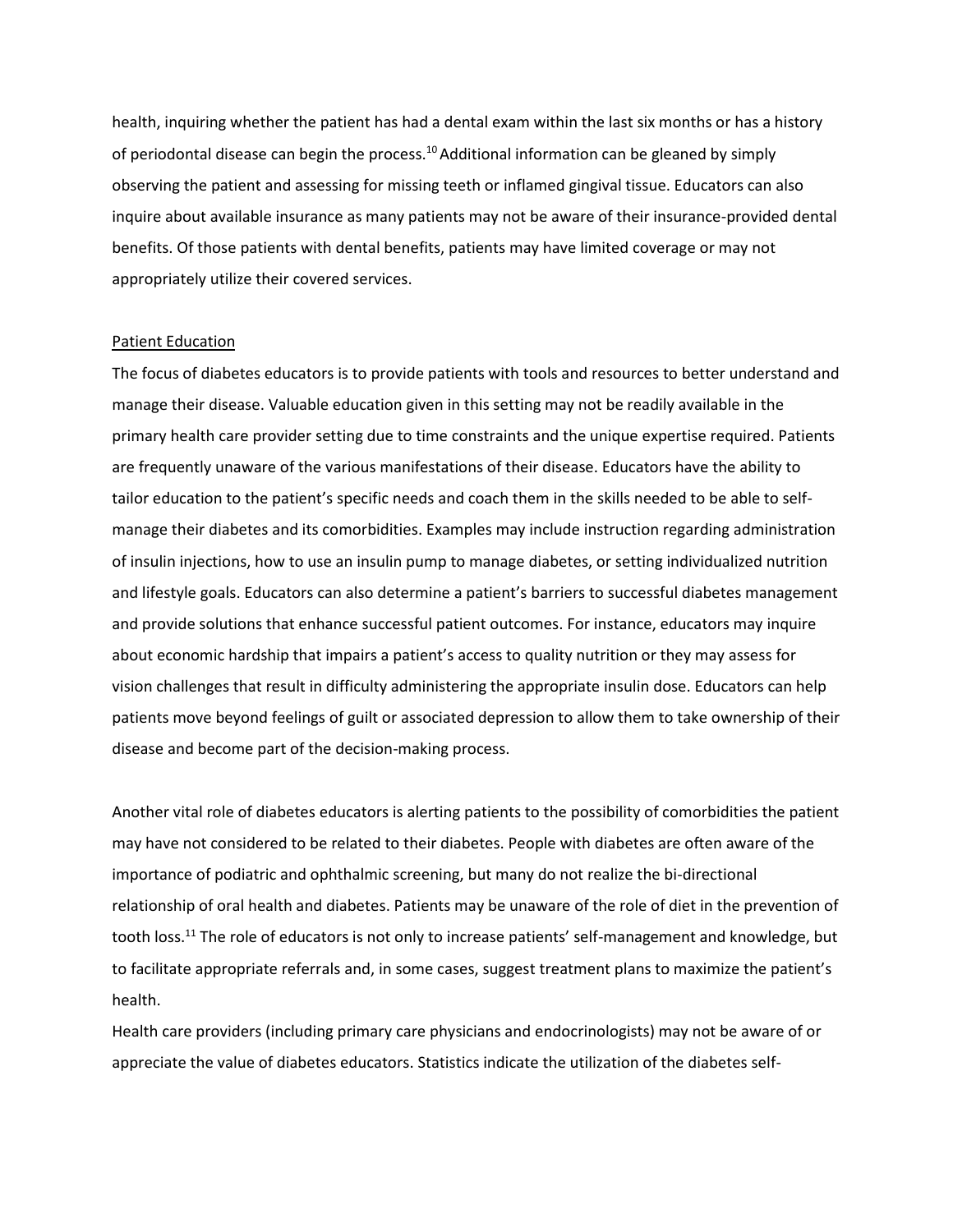management training benefit is only 5% for patients covered by Medicare and 7% for patients covered by private insurers.<sup>12</sup>

# Treatment Options and Limitations

Diabetes educators can facilitate positive outcomes in the care of their patients by actively engaging them regarding their oral health and providing recommendations for oral self-care. Patients can be questioned regarding their oral health history, including when they were last seen by an oral health care professional and whether they are experiencing any mouth discomfort or signs of periodontal disease, such as bleeding following tooth brushing. Educators can instruct patients on oral hygiene practices and reinforce the importance of regular professional care. When appropriate, educators can initiate referrals for professional dental care.

Importantly, diabetes educators have the opportunity to motivate patients to adopt lifestyle interventions and other self-care strategies that decrease the risk of morbidity and help them reach their personal and health goals.

Current limitations may include educators' lack of knowledge regarding the bi-directional relationship between diabetes and oral health, uncertainty about preferred oral health practices, lack of training to identify signs of oral disease (including periodontal disease), or difficulty initiating appropriate referrals.

#### Challenges to Addressing Oral Health

Many people with diabetes are simply not aware of the impact diabetes can have on their oral health and vice versa. Further, data indicates that people with diabetes do not see their dentist as often as people who do not have diabetes. Awareness is the first challenge to addressing oral health in this patient population. As with many medical conditions, cost is a major consideration, especially for those patients who may not have dental benefits or who may not have access to a provider that accepts their insurance. For those patients who do have insurance coverage, the benefits may not be enough to provide for an individual's treatment or to allow the necessary follow-up needed in the setting of chronic disease. In many locations, travel to and from dental offices can present a barrier, regardless of age.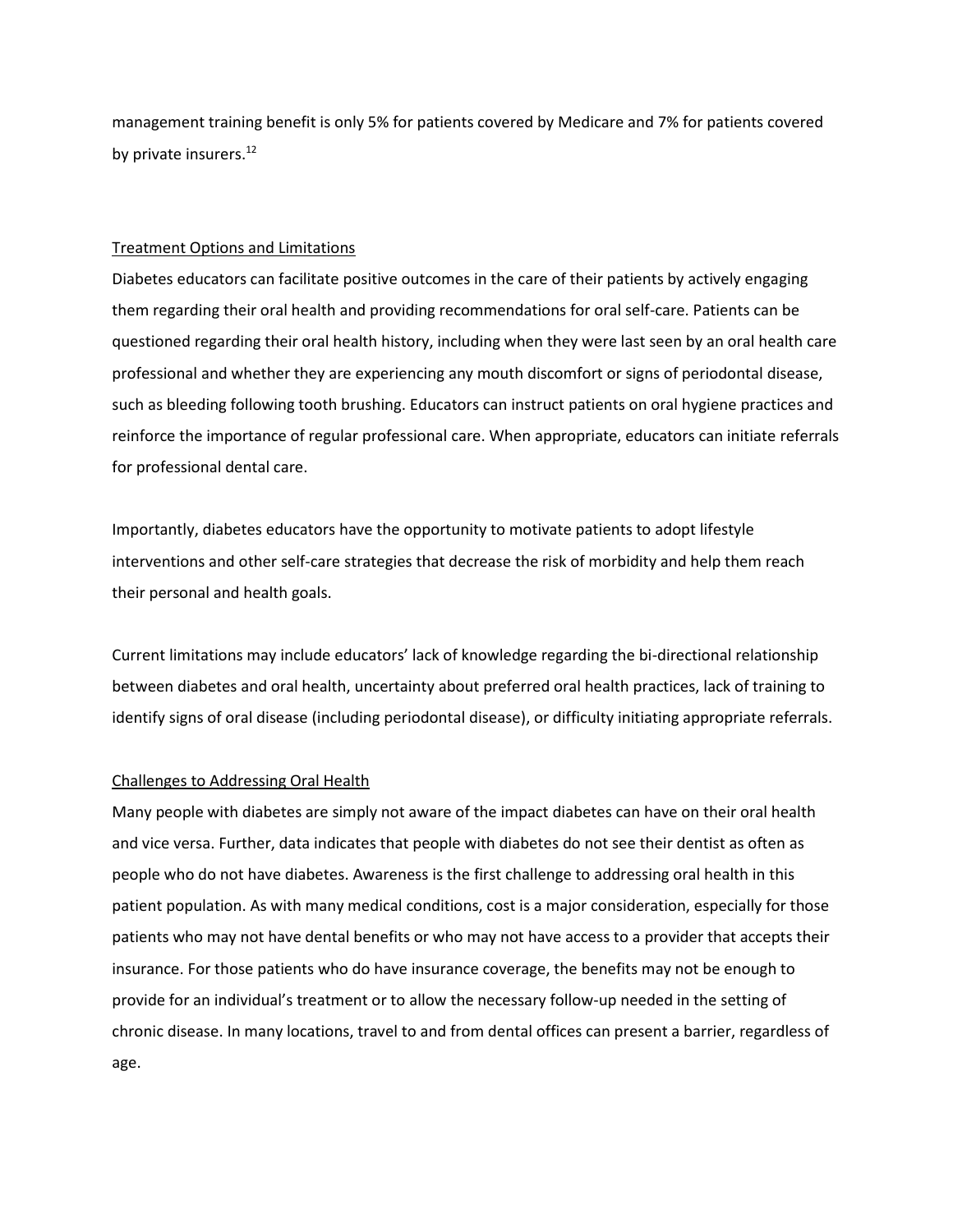Diabetes educators need to be provided with more training regarding oral health and diabetes. Finally, educators are tasked to address many facets of diabetes care and often do not feel they have adequate time to address oral health. This issue is compounded by the need for more diabetes educators, especially as the educator population ages, to serve the rapidly growing number of people who have diabetes.

#### Summary

Diabetes educators can play a central role in diabetes care when appropriate referrals and access exist. Processes need to be developed to expand educators' involvement in oral health care. To begin expanding educators' oral health knowledge, additional instruction and resources need to be made readily available. Adding oral health to the core curriculum and exam for certification encourages educators to address this very important issue. Finally, parameters need to be defined outlining expectations for educators' role in oral health.

# **IV. THE ORAL HEALTH CARE PROFESSIONAL'S ROLE IN DIABETES CARE**

In regard to diabetes, dentists, dental hygienists, and dental assistants can play an important role in identifying risk factors and managing this chronic disease. It is important that the patient's oral health not be isolated from his or her systemic disease. In children and adolescents, periodontal changes have been identified in the absence of retinal or renal pathology<sup>13</sup>, presenting the oral health care provider with a unique opportunity to identify patients who may not have been previously diagnosed or who have not adequately managed their diabetes.

#### **Training**

For dentists, scope of practice varies by state and may or may not include reference to evaluation, diagnosis, prevention, and treatment of pathology in the context of systemic conditions.

A unique pathway exists for dentists who want to become Certified Diabetes Educators®. Dentists must have 2000 hours of direct diabetes education before they can take the National Certification Board for Diabetes Educators examination. For oral health care professionals who do not wish to be certified, but who are interested in further training, alternative pathways are available through the AADE Career Path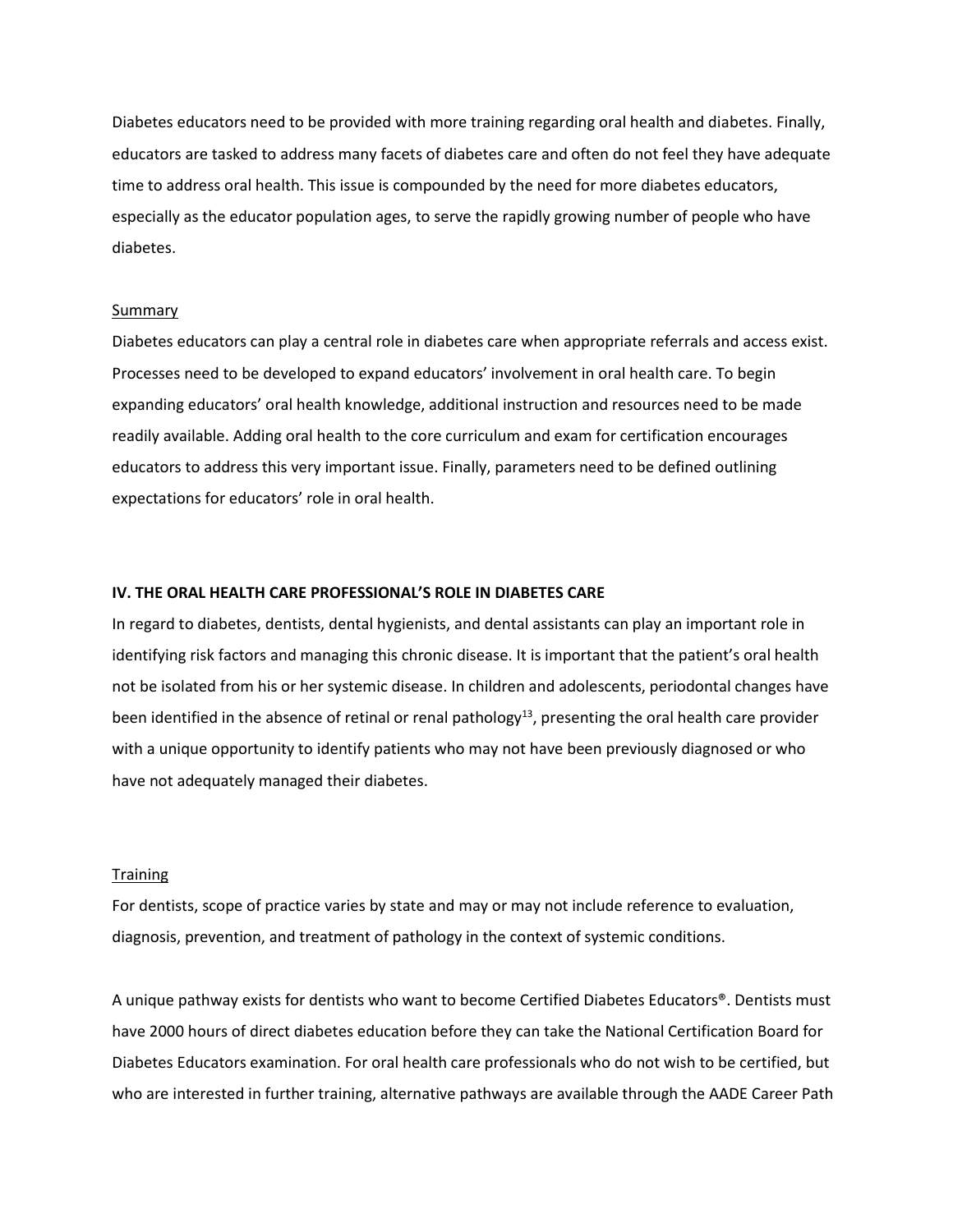Certificate Program for Diabetes Self-Management Education. The certificate program is available to health care providers and educators who seek additional diabetes training to meet the needs of their patients.

#### Patient Screening and Assessment

Dental exams are frequently performed in clinical settings that are isolated from where patients receive their medical care. Though oral health care providers regularly inquire about the patient's health history and medications, additional screening may improve the patient's overall health care. A new practice paradigm for oral health may involve assessing risk for diabetes (including asking the patient about family diabetes history) and, in the case of people with diabetes, metabolic control. Assessing the patient's overall appearance and being alert for signs and symptoms of hypoglycemia are important when caring for people with diabetes. A number of studies have confirmed the effectiveness of screening for dysglycemia in the dental office.<sup>14,15</sup> Determining whether a patient is already seeing a diabetes educator can provide added value to their care.

# Patient Education

Dentists spearhead the oral health care team and should stress the importance of a comprehensive oral evaluation when caring for people with diabetes. Dental hygienists and assistants can educate patients about the interrelationship of diabetes and oral health. In particular, dental hygienists focus on disease prevention and can alert patients at the earliest signs of disease. Additionally, dental hygienists have extended contact with patients and can take advantage of this time to provide important education.

#### Treatment Options and Limitations

Oral health care professionals provide prevention, examination, and treatment services. As part of a comprehensive oral exam, patients receive a complete inspection of the intraoral tissues as well as those of the head and neck. The provider evaluates for periodontal complications, dental caries, dry mouth, and *Candida* infection. Diagnostic studies, such as radiographs, may be used to facilitate the assessment. Treatment can include mechanical periodontal therapy and, in the setting of tooth loss, dental implants. In patients with periodontitis who meet certain criteria, it has been proposed that providers may perform a chairside evaluation of hemoglobin A1c.<sup>16</sup> People with diabetes may require more frequent dental visits with emphasis on self-care and removal of biofilm.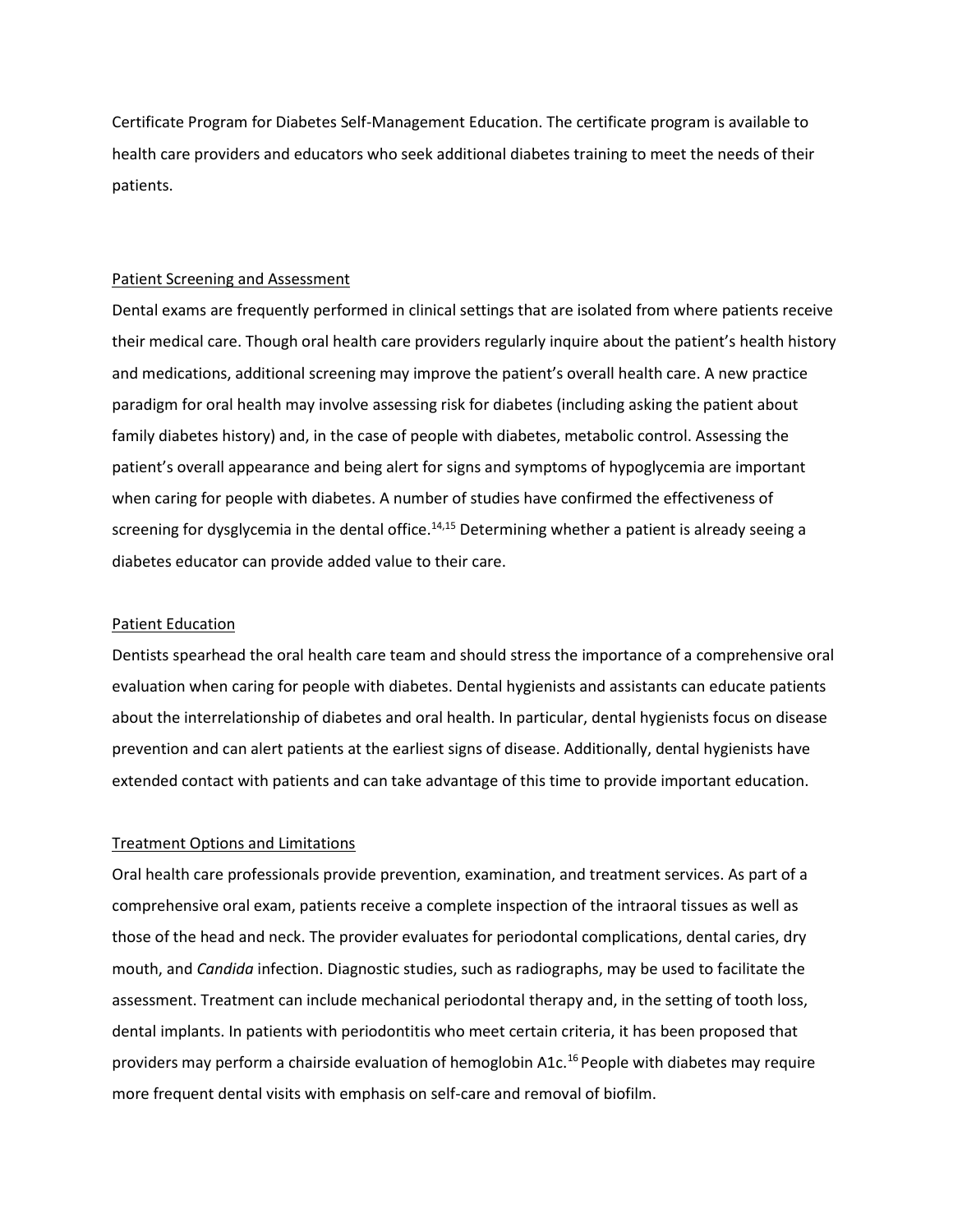Limitations to this new practice paradigm include provider hesitation to perform chairside testing due to regulatory, reimbursement, or medicolegal concerns. Additionally, treatment for patients requiring dental implants may need to be delayed in the event of poor glycemic control.

#### Challenges to Addressing Diabetes Management

An important part of diabetes management is evaluation and treatment, as necessary, by an oral health care professional. Unfortunately, a major hurdle to overcome is simply getting the patient to visit the oral health care professional. In the general population, only 35 to 45% of people 18 years or older see their dentist yearly, with older patients seeking dental care more frequently.<sup>17</sup> More alarming are findings that people with diabetes tend to visit their dentist less frequently than people who don't have diabetes.<sup>18</sup> Patients may be fearful or overwhelmed by the requirements of their diabetes management. A patient may not be aware of the important role their oral health plays in diabetes care, but statistics show that receiving dental care reduces average medical costs (\$2800 per year in one study).<sup>19</sup> A minimum of twice yearly dental visits are recommended for most people. While approximately 80% of persons with dental insurance see their dentist twice per year, only one-third of persons without dental insurance have two preventive visits per year.<sup>17</sup>

From the oral health care professional's perspective, the first challenge in caring for patients with diabetes is establishing a sound knowledge base that allows meaningful assessment and modification, if any, of subsequent therapy. Though oral health care professionals may be motivated to provide the appropriate care, time constraints, medicolegal concerns, and reimbursement issues may limit their willingness to treat patients with diabetes. Finally, oral health care providers may not fully understand their role in the management of people with diabetes and may not fully understand the potential benefits of this intervention.

#### Summary

Oral health care does not exist in a vacuum. Oral health must be considered in the context of the patient's general health. First, oral health providers must be educated regarding the pathophysiology, morbidity, and treatment of diabetes. They must also be knowledgeable regarding the relationship of diabetes to oral pathology. Empowering providers with additional training in oral care for people with diabetes would not only improve knowledge, but could also be a source of new patients as the oral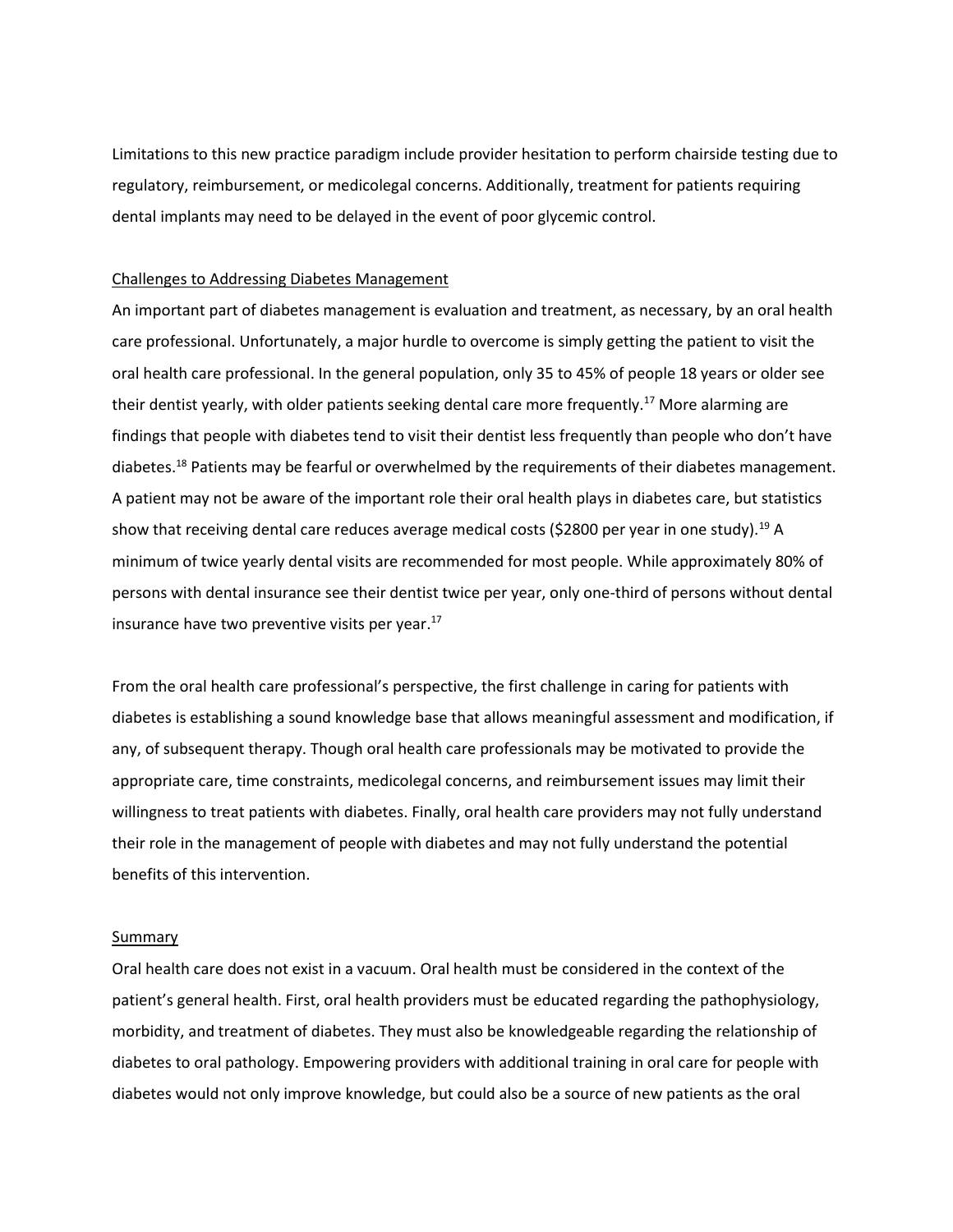health care provider establishes community expertise in treating patients with diabetes. Lastly, developing an assessment tool to aid oral health care providers in stratifying a patient's diabetes-related risks can allow for timely treatment and lead to better patient outcomes.

# **V. COLLABORATION OPPORTUNITIES**

When considering diabetes and oral health, the goal is to create synergy between the diabetes education community and the oral health care community. Both groups can effectively work together as part of the health care team to benefit patients' long-term outcomes. Chronic disease management occurs over decades and is best accomplished when multiple health care providers work together. The likelihood of patients understanding and adhering to treatment suggestions increases when a consistent message is delivered by all health care providers.

# Referral Mechanisms

To facilitate maximum utilization of resources for people with diabetes, appropriate pathways for referral must exist. Oral health care providers need to be made of aware of the availability of diabetes educators and how they work with primary care providers and endocrinologists who encourage collaboration with educators. Diabetes educators benefit from knowing which oral health care providers have the additional knowledge and willingness to care for people with diabetes. Finally, primary care providers need to be aware of the value of working with diabetes educators as well as the importance of enlisting the help of oral health care providers to maximize patient outcomes.

Most referrals to diabetes educators will originate from the patient's primary care physician (PCP) or endocrinologist. Such a referral pattern allows the PCP to better facilitate the patient's multifactorial care. It is essential that oral health care providers communicate with PCPs about their oral exam findings and make management suggestions based on those findings. For example, an oral health care provider may suggest that the PCP consult a diabetes educator if exam findings suggest that metabolic control is not adequate due to poor self-care. Finally, by having a central provider from whom all care is initiated, the referral process can be streamlined, thereby decreasing obstacles to delivery of ideal patient care.

# Cross Education

Due to the complexity and multifactorial nature of diabetes, information sharing is essential. Diabetes educators must take steps to ensure primary care providers and oral health care providers are aware of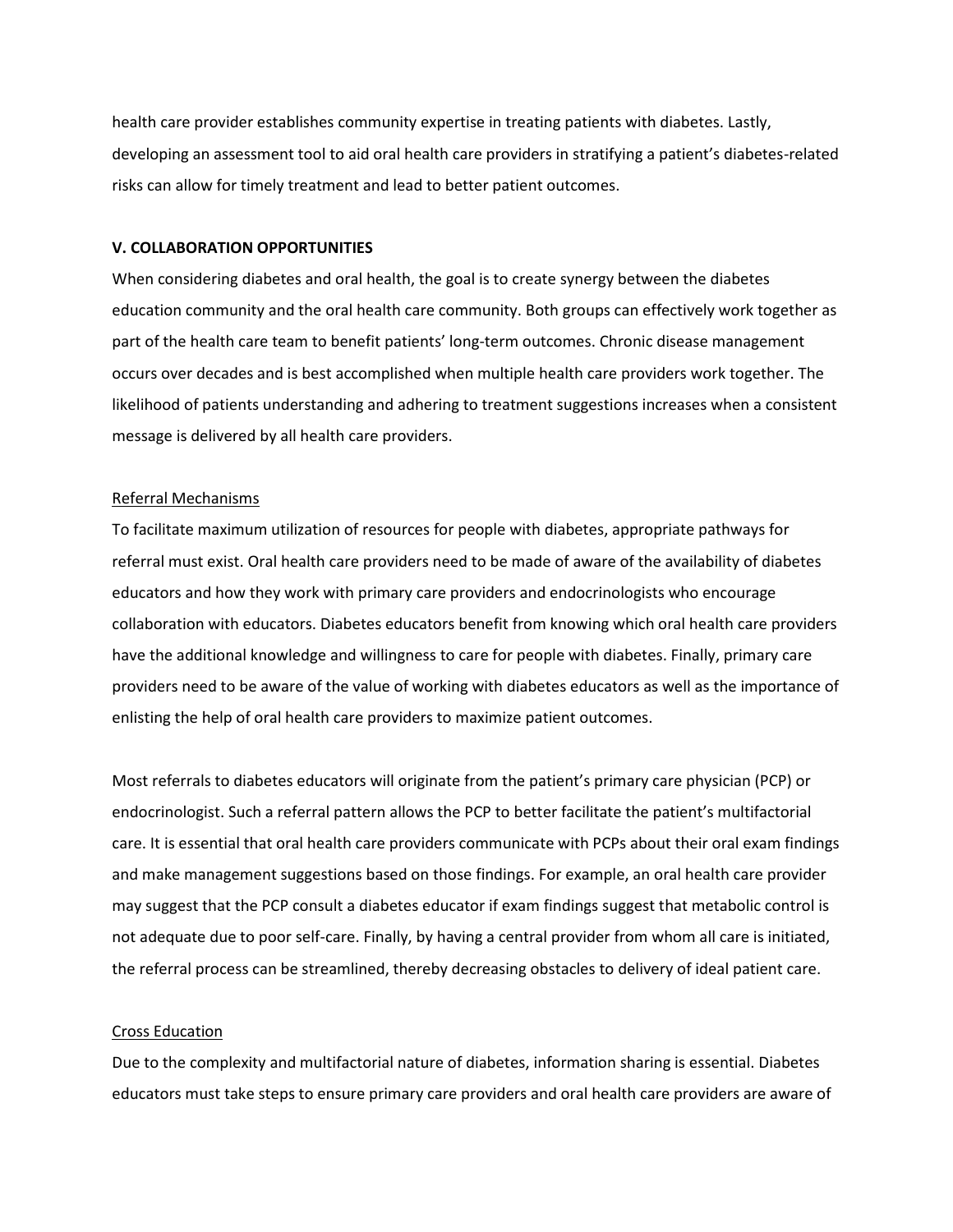the services educators provide. Additionally, educators must strive to gain the appropriate knowledge to adequately assess and educate their patients regarding oral health and diabetes and generate appropriate referrals.

Oral health care providers, in turn, should be knowledgeable of the pathophysiology and management of diabetes. Performing comprehensive exams and communicating the significance of diabetes-related findings to educators and other health care providers are paramount.

#### Potential Roadblocks

Certain challenges need to be addressed to allow effective collaboration between people with diabetes, diabetes educators, and oral health care providers. From a patient perspective, barriers may exist due to geography, cost, and psychosocial issues. Educators face difficulty in obtaining appropriate training, teaching resources, referrals, and compensation. Oral health care professionals often find themselves isolated from the rest of the health care community and may have concerns regarding their role in diabetes management. Primary care providers may be unsure where to refer patients for diabetes education or dental care. Lastly, insurance payers often limit access by dictating which services are to be covered. Each of these issues needs to be addressed to allow effective collaboration.

#### Summary

Caring for people with diabetes requires blurring the lines of delineation between health care professionals to facilitate coordination of care that will best serve the patient. To achieve this, professionals involved in diabetes care need to commit to collaborative education across disciplines and establishment of formalized standards of care. Finally, algorithms need to be put in place to create simple and effective referral processes between disciplines, thus increasing the potential for adherence to recommendations and maximizing patient outcomes.

#### **VI. CONSUMER AND PATIENT AWARENESS**

Once the appropriate education and referral patterns are in place, it is essential to make not only people with diabetes, but also the general public, aware of the available resources. Patients or family members may not know where to go for advice regarding diabetes, and they risk being misinformed. Quality patient education must be easy to access. Public service announcements, the Internet, social media, and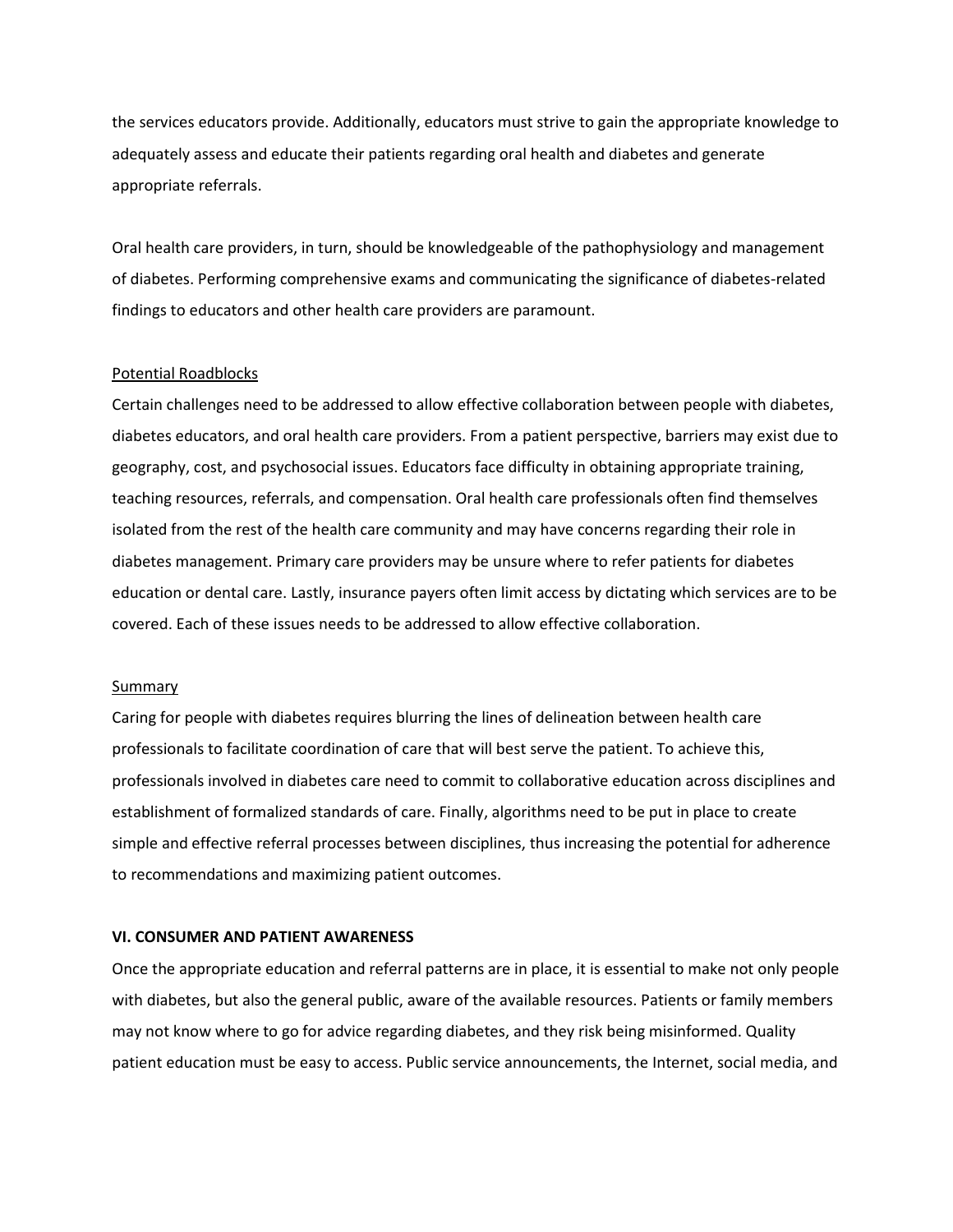provider education all offer opportunities to reach patients. In areas of geographic isolation, telemedicine provides the ability to increase patients' access to information and care.

A uniform and consistent message across all diabetes and oral health organizations can provide the repeated exposure needed to engrain accurate and fundamental knowledge in the public mind. Companies in the oral health care industry can also contribute to wide-reaching communications with people who have diabetes. Finally, enlisting the collaboration of insurance companies can help ensure that benefits are consistent with the message being delivered, which may ultimately prove cost effective.

# **CONCLUSION**

Regardless of type, diabetes is a chronic, progressive disease. To best serve people with diabetes, all members of the health care team must unite to inform not only their patients, but colleagues, about the important interplay between diabetes and oral health. Working as a team, oral health care professionals and diabetes educators, alongside primary care providers and endocrinologists, can deliver services that result in better oral health care and, ultimately, better health outcomes.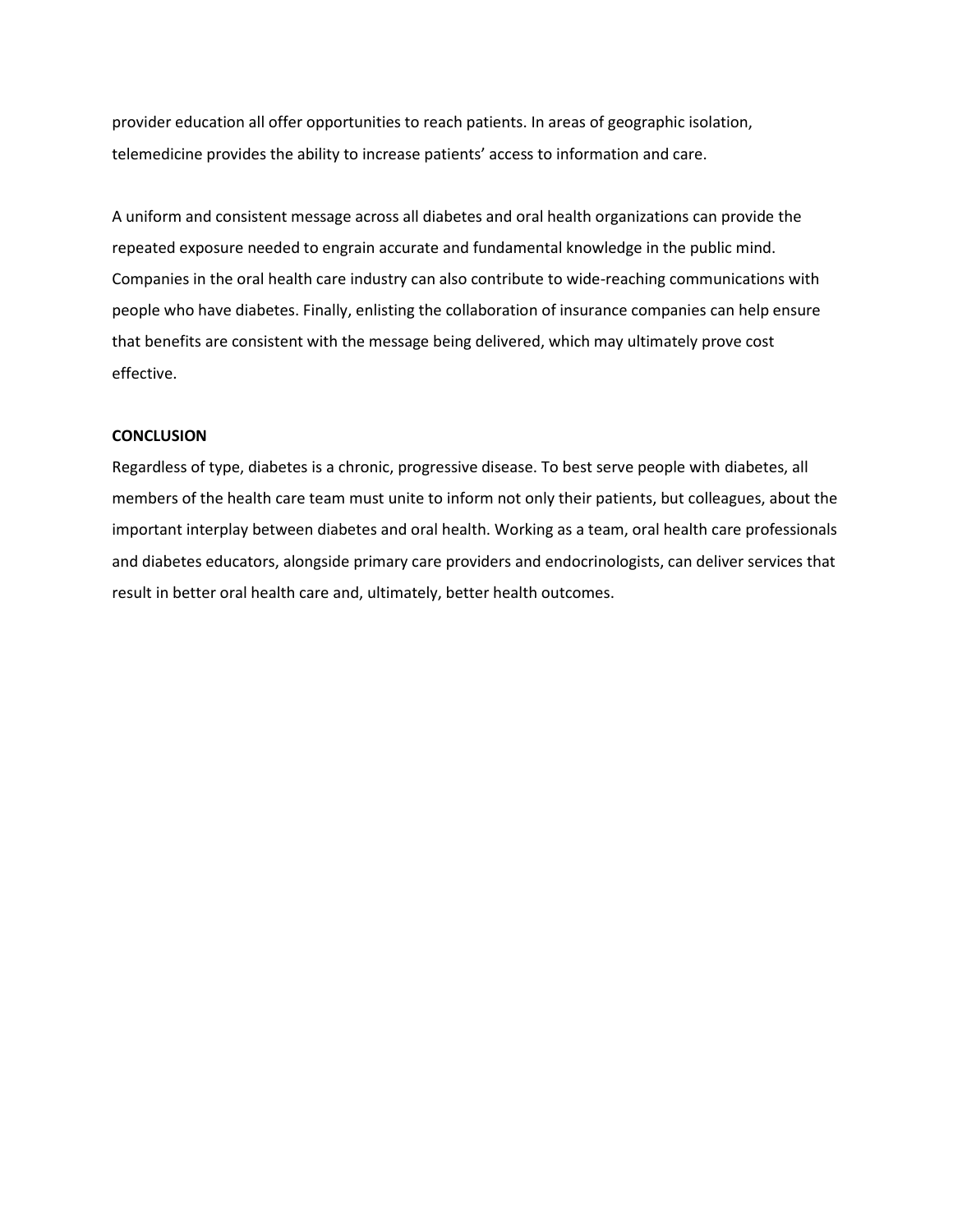# **AADE Thought Leader Summit:**

# **Diabetes and Oral Health**

| <b>Major Objectives</b>                                                                  | <b>Strategies for Success</b>                                                                                                                                                                                                                                               |
|------------------------------------------------------------------------------------------|-----------------------------------------------------------------------------------------------------------------------------------------------------------------------------------------------------------------------------------------------------------------------------|
| ·Expand diabetes educators' involvement<br>in teaching about oral health                 | ·Increase available education and resources by<br>developing basic tools for assessing patient oral<br>health and teaching proper oral health care<br>. Add oral health to core curriculum and exams<br>for certification<br>.Define expectations for oral health education |
| ·Increase oral health care professionals' skills and<br>involvement with diabetes care   | ·Increase education regarding diabetes<br>. Provide recognition for additional training and<br>services<br>• Create a standardized patient assessment tool                                                                                                                  |
| .Define the interaction between diabetes<br>educators and oral health care professionals | •Commit to collaborative education across<br>disciplines<br>• Formalize standards of care with recognition<br>for compliance<br>·Develop effective referral algorithms                                                                                                      |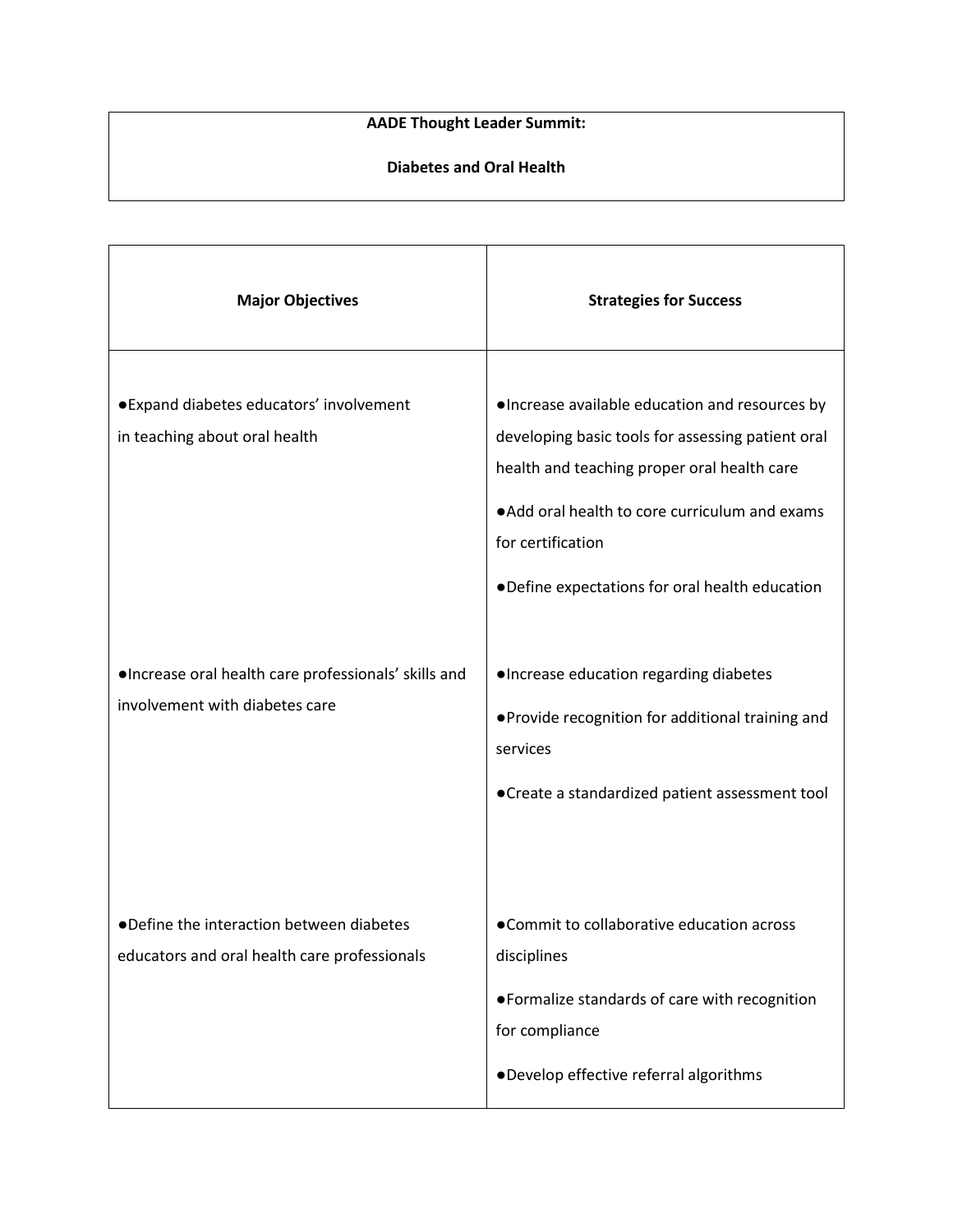#### **REFERENCES**

- 1. Chapple ILC, Genco R, and on behalf of working group 2 of the joint EFP/AAP workshop. Diabetes and periodontal diseases: consensus report of the Joint EFP/AAP Workshop on Periodontitis and Systemic Diseases. *J Clin Periodontol*. 2013;40:S106-S112. doi:10.1111/jcpe.12077.
- 2. Löe H. Periodontal disease. The sixth complication of diabetes mellitus. *Diabetes Care*. 1993;16(1):329-334.
- 3. Luo H, Pan W, Sloan F, Feinglos M, Wu B. Forty-Year Trends in Tooth Loss Among American Adults With and Without Diabetes Mellitus: An Age-Period-Cohort Analysis. *Prev Chronic Dis*. 2015;12:E211. doi:10.5888/pcd12.150309.
- 4. Lamster IB. Non-periodontal oral complications of diabetes mellitus. In: Lamster IB, ed. *Diabetes Mellitus and Oral Health*. Hoboken, NJ, USA: John Wiley & Sons, Inc; 2014:157-190. http://doi.wiley.com/10.1002/9781118887837.ch8. Accessed July 7, 2016.
- 5. Oates TW, Galloway P, Alexander P, et al. The effects of elevated hemoglobin A(1c) in patients with type 2 diabetes mellitus on dental implants: Survival and stability at one year. *J Am Dent Assoc*. 2014;145(12):1218-1226. doi:10.14219/jada.2014.93.
- 6. Lalla E, Papapanou PN. Diabetes mellitus and periodontitis: a tale of two common interrelated diseases. *Nat Rev Endocrinol*. 2011;7(12):738-748. doi:10.1038/nrendo.2011.106.
- 7. Botero JE, Rodríguez C, Agudelo-Suarez AA. Periodontal treatment and glycaemic control in patients with diabetes and periodontitis: an umbrella review. *Aust Dent J*. 2016;61(2):134-148. doi:10.1111/adj.12413.
- 8. Shultis WA, Weil EJ, Looker HC, et al. Effect of periodontitis on overt nephropathy and end-stage renal disease in type 2 diabetes. *Diabetes Care*. 2007;30(2):306-311. doi:10.2337/dc06-1184.
- 9. Saremi A, Nelson RG, Tulloch-Reid M, et al. Periodontal disease and mortality in type 2 diabetes. *Diabetes Care*. 2005;28(1):27-32.
- 10. Eke PI, Dye BA, Wei L, et al. Self-reported measures for surveillance of periodontitis. *J Dent Res*. 2013;92(11):1041-1047. doi:10.1177/0022034513505621.
- 11. Zhu Y, Hollis JH. Tooth loss and its association with dietary intake and diet quality in American adults. *J Dent*. 2014;42(11):1428-1435. doi:10.1016/j.jdent.2014.08.012.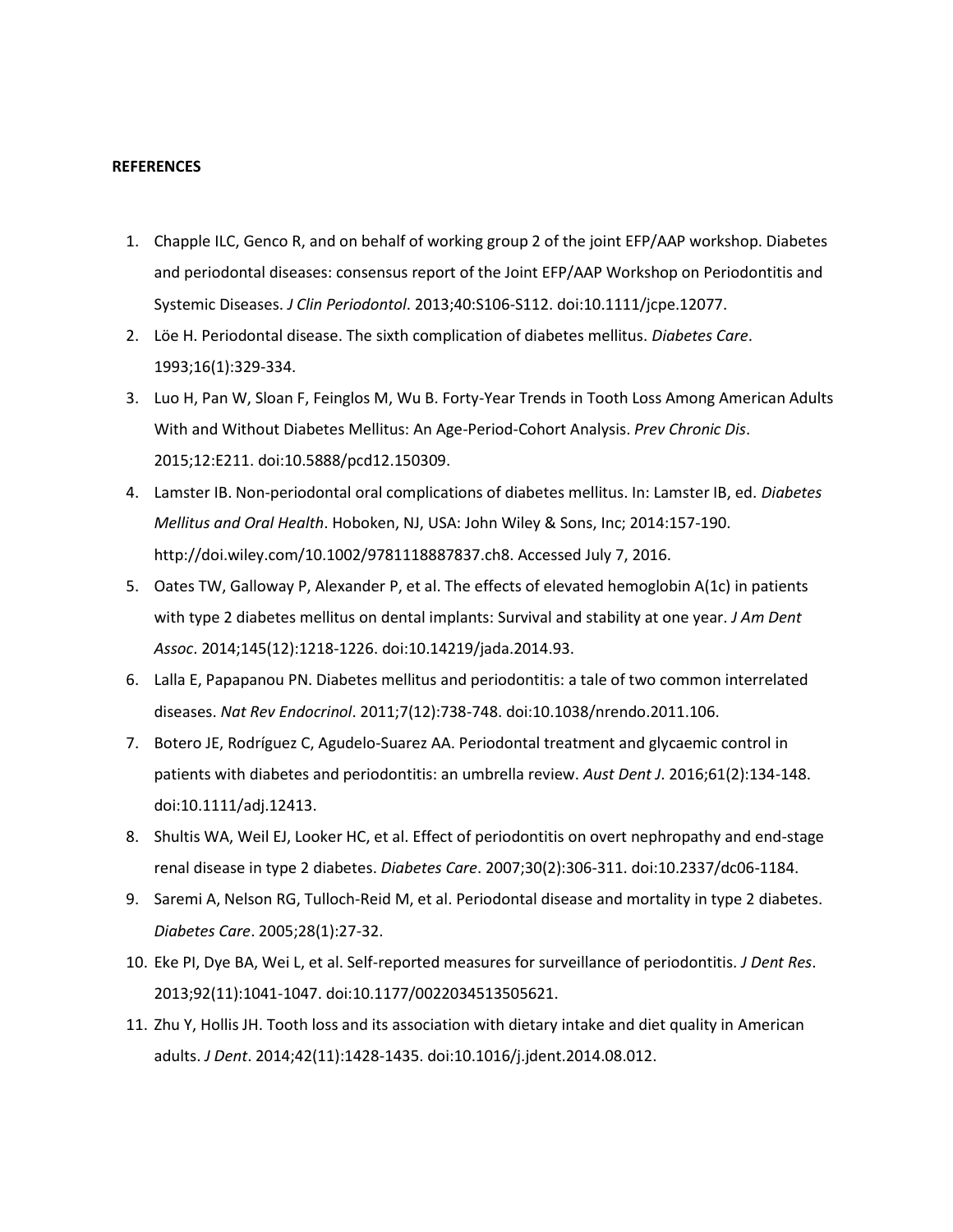- 12. Even When Covered by Private Insurance, Diabetes Education Utilization Rates Remain Low, Creating Health Concerns. https://www.diabeteseducator.org/about-aade/media-center/pressreleases/press-releases/2014/11/21/even-when-covered-by-private-insurance-diabeteseducation-utilization-rates-remain-low-creating-health-concerns. Accessed April 26, 2016.
- 13. Lalla E, Cheng B, Lal S, et al. Diabetes mellitus promotes periodontal destruction in children. *J Clin Periodontol*. 2007;34(4):294-298. doi:10.1111/j.1600-051X.2007.01054.x.
- 14. Lalla E, Kunzel C, Burkett S, Cheng B, Lamster IB. Identification of unrecognized diabetes and prediabetes in a dental setting. *J Dent Res*. 2011;90(7):855-860. doi:10.1177/0022034511407069.
- 15. Genco RJ, Schifferle RE, Dunford RG, Falkner KL, Hsu WC, Balukjian J. Screening for diabetes mellitus in dental practices: a field trial. *J Am Dent Assoc*. 2014;145(1):57-64. doi:10.14219/jada.2013.7.
- 16. Lalla E, Lamster IB. Assessment and management of patients with diabetes mellitus in the dental office. *Dent Clin North Am*. 2012;56(4):819-829. doi:10.1016/j.cden.2012.07.008.
- 17. Healthy People 2020. https://www.healthypeople.gov/2020/leading-health-indicators/2020-lhitopics/Oral-Health/data. Accessed April 26, 2016.
- 18. Macek MD, Tomar SL. Dental care visits among dentate adults with diabetes and periodontitis. *J Public Health Dent*. 2009;69(4):284-289. doi:10.1111/j.1752-7325.2009.00136.x.
- 19. Jeffcoat MK, Jeffcoat RL, Gladowski PA, Bramson JB, Blum JJ. Impact of periodontal therapy on general health: evidence from insurance data for five systemic conditions. *Am J Prev Med*. 2014;47(2):166-174. doi:10.1016/j.amepre.2014.04.001.

# **ACKNOWLEDGEMENTS**

# **Co-Facilitators**

Gary Scheiner MS, CDE

Owner & Clinical Director, Integrated Diabetes Services

# Ira B. Lamster DDS, [MMSc](http://m.m.sc/)

Dean Emeritus, Columbia University College of Dental Medicine Professor, Department of Health Policy and Management, Mailman School of Public Health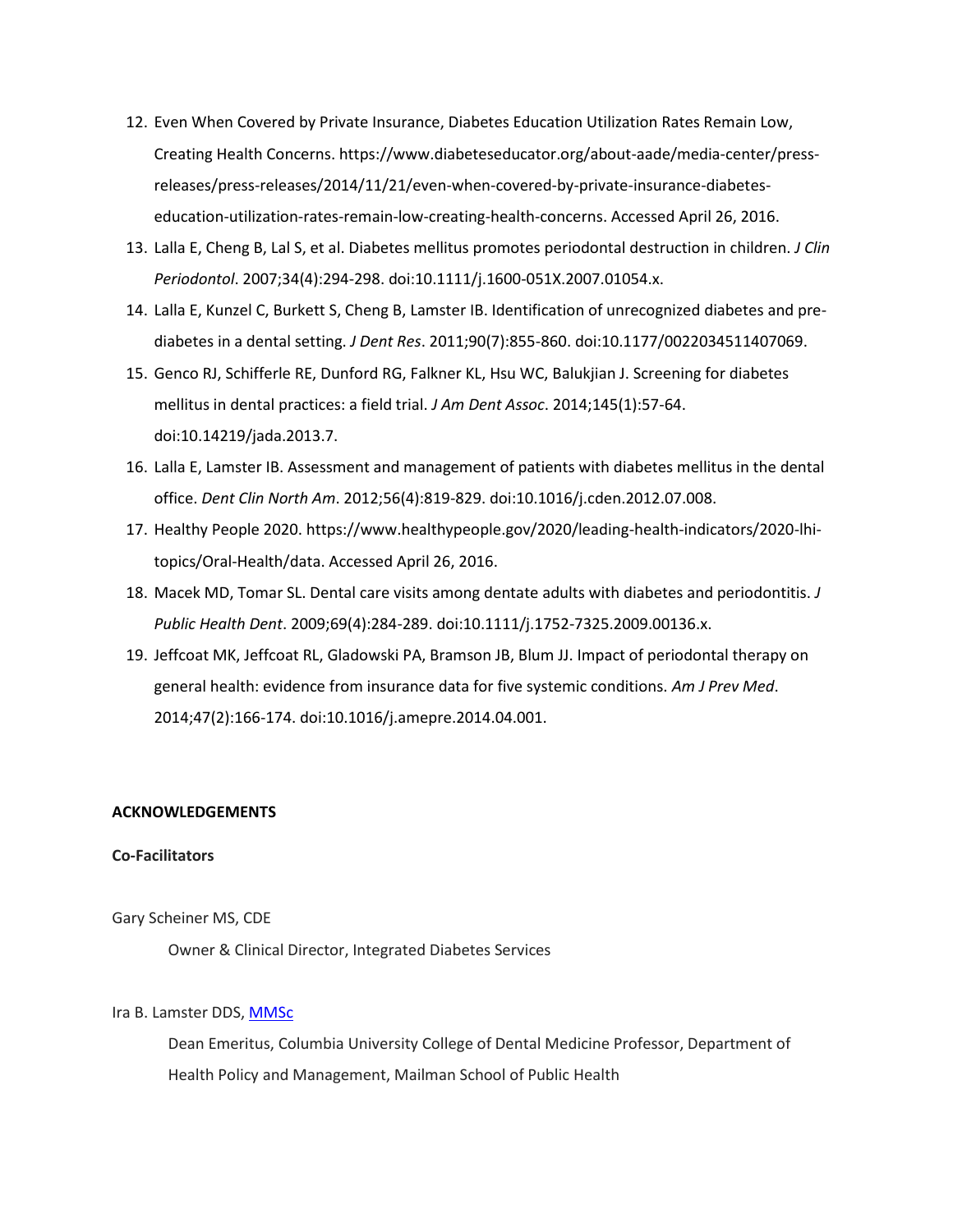# **CDE® Panelists**

### Jerry A. Brown DMD, CDE

CDE, University of South Florida's Department of Internal Medicine

# Donna L. Jornsay, BSN, RN, CPNP, CDE

Diabetes Educator and Nurse Consultant, Long Island Jewish Medical Center

# Jodi Lavin-Tompkins, MSN, RN, CDE, BC-ADM

Member, Board of Directors at American Association of Diabetes Educators Manager, Diabetes Education Program, HEALTHPARTNERS

# Lori Reffett RD, RDH, CDE

Reston Hospital Center Diabetes Education Program, Northern Virginia Community College, Dental Hygiene Program, Dental Hygiene Faculty

# Susan Weiner, MS, RDN, CDE, CDN

Owner, Susan Weiner Nutrition, PLLC Medical Advisor, Healthline

# **Oral Health Care Representatives**

# Anne M. Clancy, RDH, MBA

Manager, Interprofessional Relations, Council on Access, Prevention and Interprofessional Relations, American Dental Association

# Robert J. Genco, DDS, PhD

Representing American Academy of Periodontology Distinguished Professor of Oral Biology and Microbiology, University at Buffalo